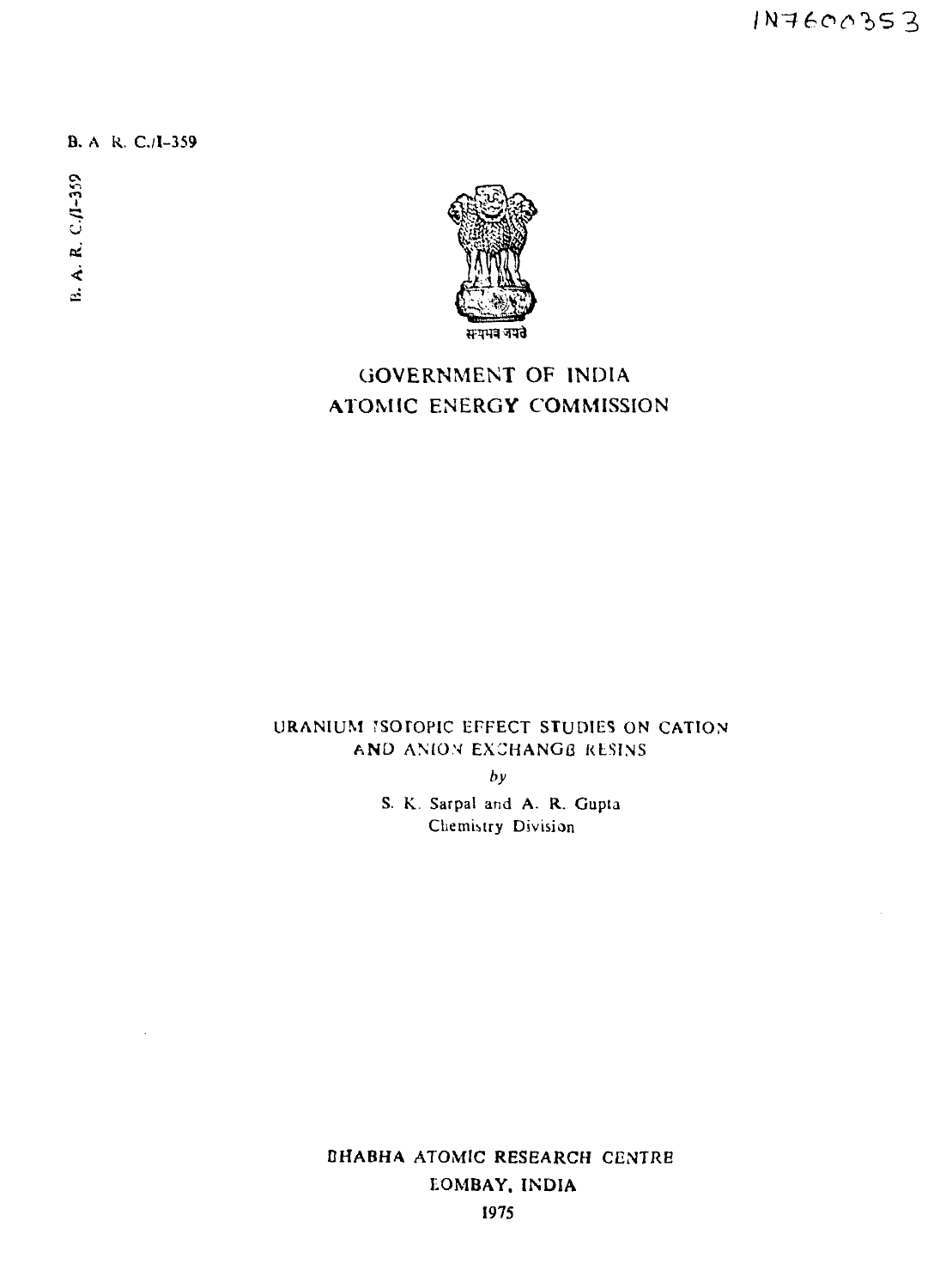GOVERNISHT OF INDIA ATOMIC ENERGY COMMISSION

#### URAWIUM ISOTOPIC EFFECT STUDIES ON CATION AND AWION EXCHANGE RESINS

 $b**y**$ 

S.K. Sarpel and A.R. Gupta Chemi ary Division

BRABIA ATOMIC RESEARCH CENTRE BOOBAY, INDIA 1975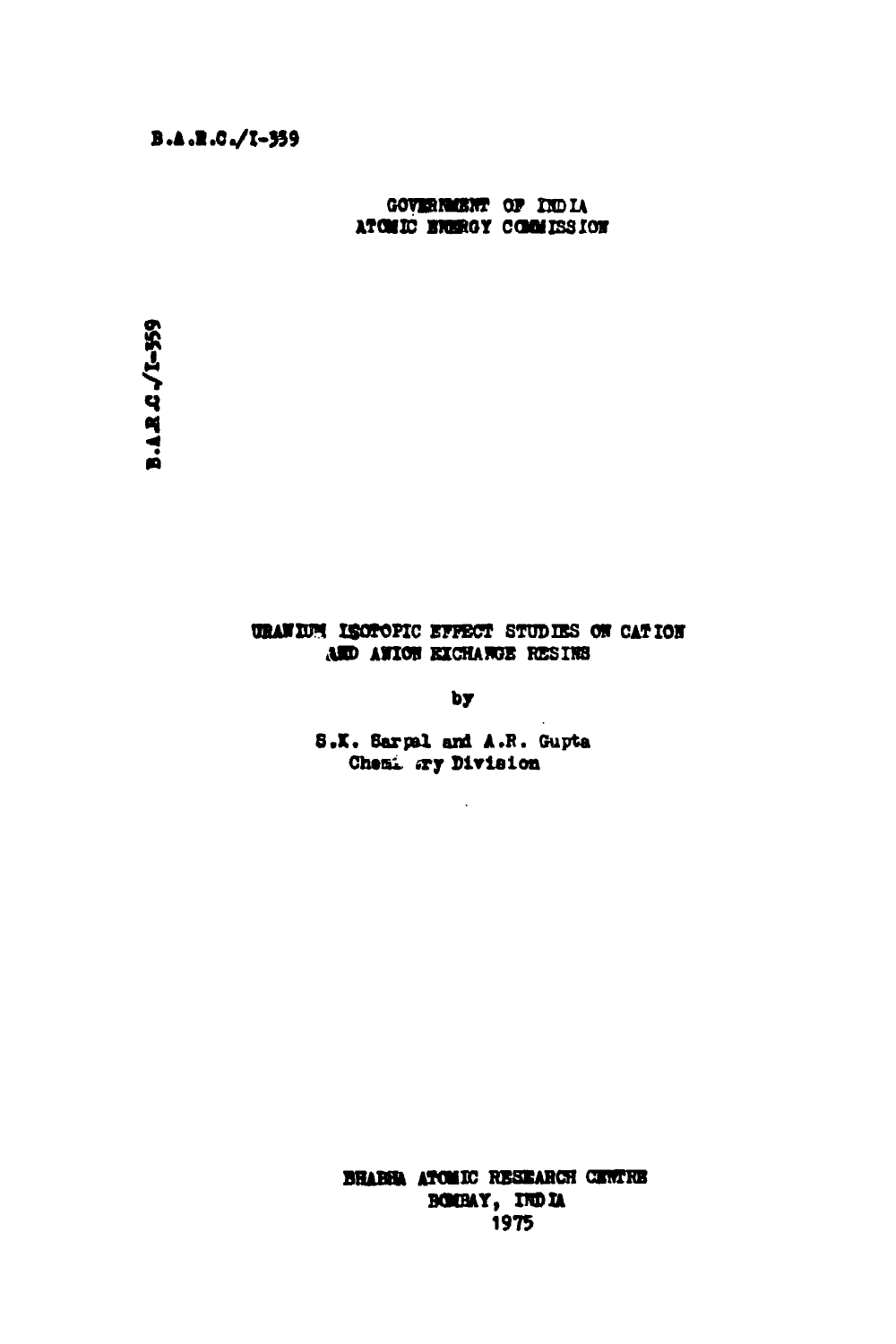### **IRIS Subjec t Categoryi B12**

### **Descriptors:**

- **DRAHIUM 235**
- **URANIUM 238**
- **ISOTOPE EFFECTS**
- **ISOTOPIC EXCHANGE**
- **ISOTOIE SEPARATION**
- **RESINS**
- **AHIOBS**
- **ION EXCHANGE MATERIALS**

 $\mathcal{L}^{(1)}$ 

- **CATIONS**
- **HYDROCHLORIC ACID**
- **VAIEHCE**
- **REVIEWS**

 $\epsilon_{\rm{max}}$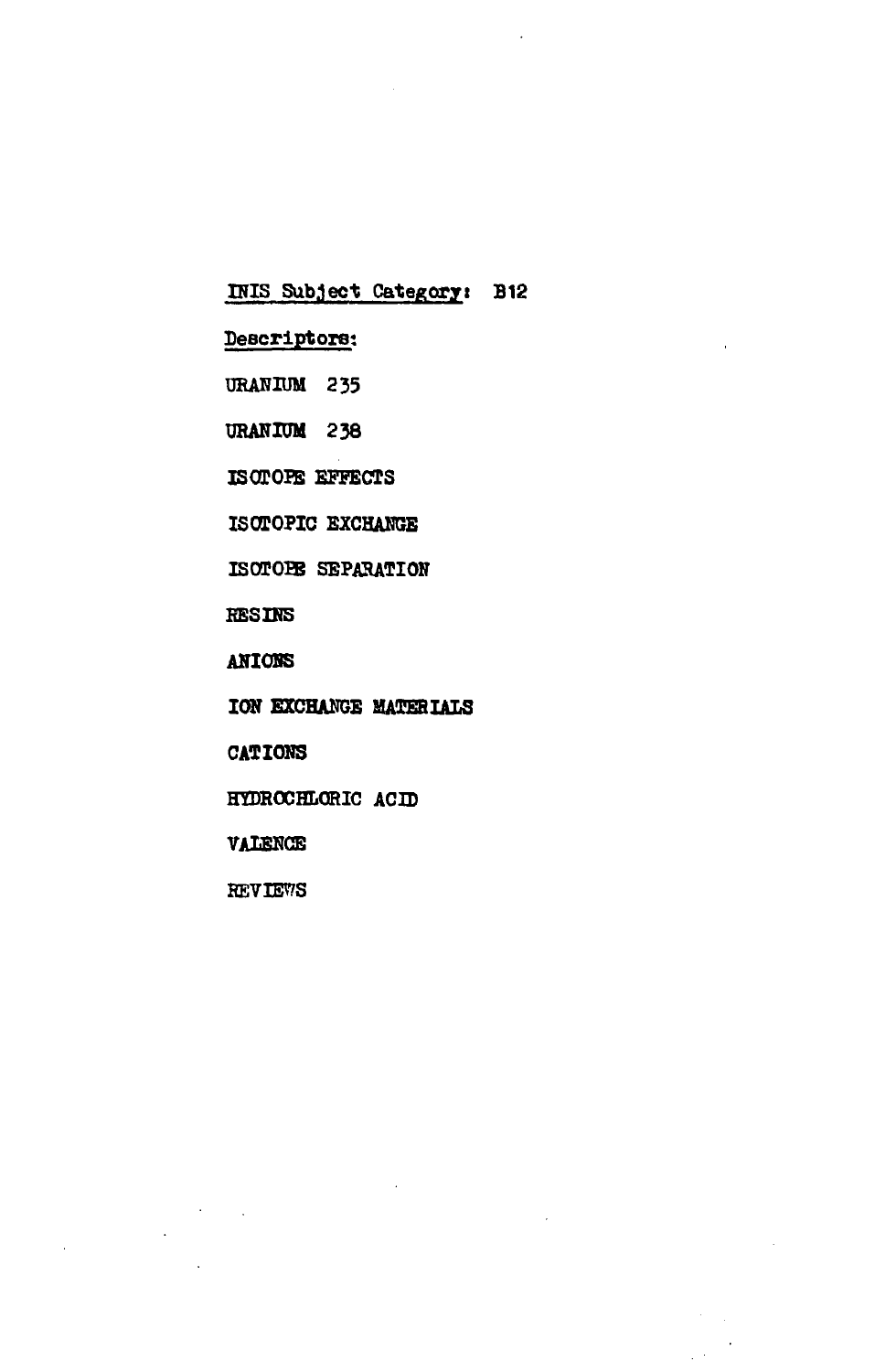#### **AB3TOAQT**

**isotope affaota in axohanga raaetiona inrolvlng hazavalant and tstraralvnt uranlua, oa Ion azohanga resins, hare been ra »TW,liwd. fi» •ftrllvr work on oranlua laotope offeots In eleotron •Mh«m« naottona Involving taex»v«l«i« and tetzttralant uranium, has baan odtioallj r«fia«a4. Hew ezpezlaental data on thaas** *gjatme* **In hydxoohloxlo aoid aadlua, has been obtained, using break-through** technique on anion-exchange columns. The isotope effects in these **braate-through axperlaants nare baan ra-intarpratad in a way which la oonalatant with tha anion axohanga baheriour of tha various uraoitn spaoiaa in thaaa ayataoa.**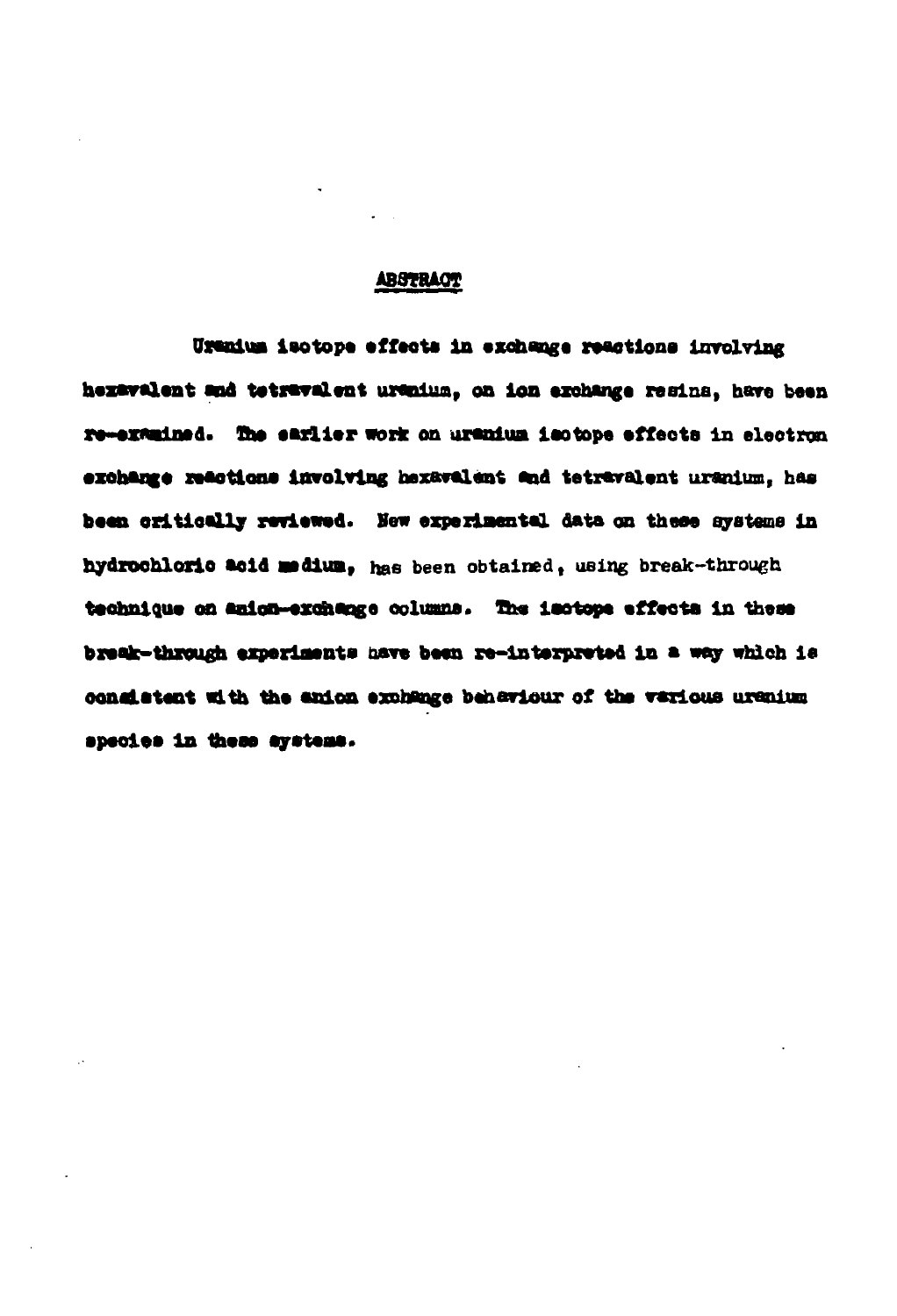#### URANIUM ISOTOPIC EFFECT STUDIES ON CATION AND ANION EXCHANGE RESINE

bу

#### S.K. Sarpal and A.R. Gupta

#### 1. INTRODUCTION

In the past twenty five years a number of studies on fractionation of 180 topes by ion exchange resins have been reported. Such studies include pure ion exchange reactions as well as those involving chemical exchange. An ian exchange reaction involving isotopic exchange can be represented as

 $M^{+2} + M^{+2} \rightleftharpoons M^{+2} + M^{+2}$ on cation exchanger and  $A^{-Z} + A^{-Z}$   $\longrightarrow$   $A^{2} + A^{-Z}$   $\longrightarrow$   $A^{-Z}$   $\longrightarrow$   $A^{-Z}$ <br>or  $M^*A_Y^{-(X-Z)} + MA_X^{-(X-Z)}$   $\longrightarrow$   $M^*A_Y^{-(X-Z)} + MA_X^{-(X-Z)}$  exchanger

(where anionic complexes of metal ions are involved). The bars in the above equations indicate resin phase. The single stage separation factor( $\varphi$ ) for an isotopic ion exchange reaction, represented by the above equations is usually amall. e.g.. in isotopic exchange of lithium<sup>(1)</sup>, sodium<sup>(2)</sup>. nitrogen<sup>(3)</sup> (as ammonium) and copper<sup>(4)</sup> ions on ion exchangers. Generally, an increase in the atomic mass of the ions, decreases of and for a heavy element like uranium, of for a pure ion exchange reaction should be very amall. In agreement with this, negligibly small uranium isotope effect in (uranyl) medn / (uranyl) exchange system has been observed by **Eakihana** et al<sup>(5)</sup> and Eutenberg & Drury<sup>(6)</sup>. On the other hand Spedding and coworkers<sup>(7)</sup> and  $01\pi$ o<sup>(8)</sup> have reported significant values for this exchange. Kakihana and coworkers<sup>(9)</sup> have also observed that larger values of od com be attained in simple ion exchange reaction if tetravalent uranium is used instead of hexavalent. However, largest isotope effects were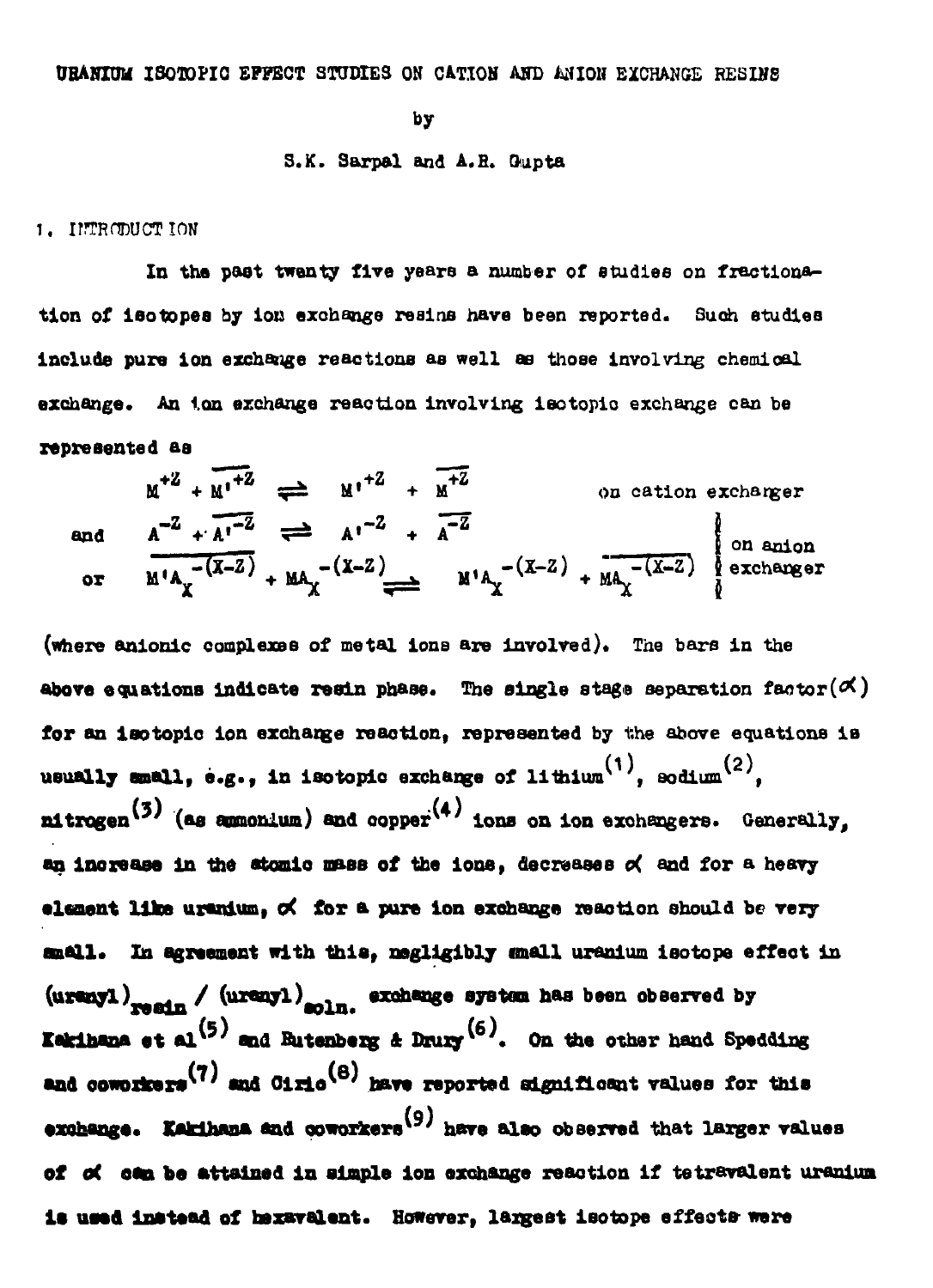**obaarwd by Kakihsna at al/ <sup>9</sup> " 1 3 ' and Shimokawa ft ooworkera( 4" In Ion exchange eyeteme Involving U(l7)./0(7l). Kaklhana et al\*<sup>5</sup> ' have also given a theoretical analysis of auoh systems.**

As the results of the system  $U(VI)$   $_{\tt result}$  / $U(VI)$   $_{\tt solid}$  on oation exchanger vary, a systematic study of this system was undertaken. Two **types of experiments, namely, the breakthrough and the band displacement experiments, were performed. The breakthrough experiments were oarrled out** as functions of resin crosalinking and solution flow rate. The band dis**fa)** placement experiment has been performed on the lines of Ciric's work .<sup>00</sup>. The results are reported in Section 2 of this report.

**The experimental single stage separation faotor values reported** by Kakihana et al<sup>(9)</sup> for  $U(IV)/U(VI)$  exchange system on anion exchanger **are not correct because: (i) the column oapaoity used for the computation of** *oi* **ia the oapaoity at u(vi) breakthrough whexeaa the ieotoplc data la for the fractions at the 0(17) breakthroughi (il) the measured isotope effect has been attributed to**  $U(IV)/U(VI)$  **exchange whereas at the**  $U(IV)$ breakthrough (where the isotopic effect was observed) only 20% of the  $\text{column is in } U(\text{IV}) + U(\text{VI})$  form and 80% is in pure  $U(\text{IV})$  form. As such **i t waa considered worthwhile to investigate this exchange system In greater detail, for thie. uranium solutions of different compositions of U(lV)** and U(VI) mixture were used. The composition range selected was where the highest values of isotope effects have been reported by Kakihana et al. The results are given in Section 3 of the report.

**2. <sup>u</sup>( vl)reBll/0(Vl)soln<EXCHANSE STUDIES OIT OATIOH-EXCKA!!GSR 2.1 Breakthrough Experiments** 

These studies ware carried out using 12 mm I.D. glass columns **packed with H fora of 100 - 200 mesh Dowex-50W resine of various oro**

**- 2 -**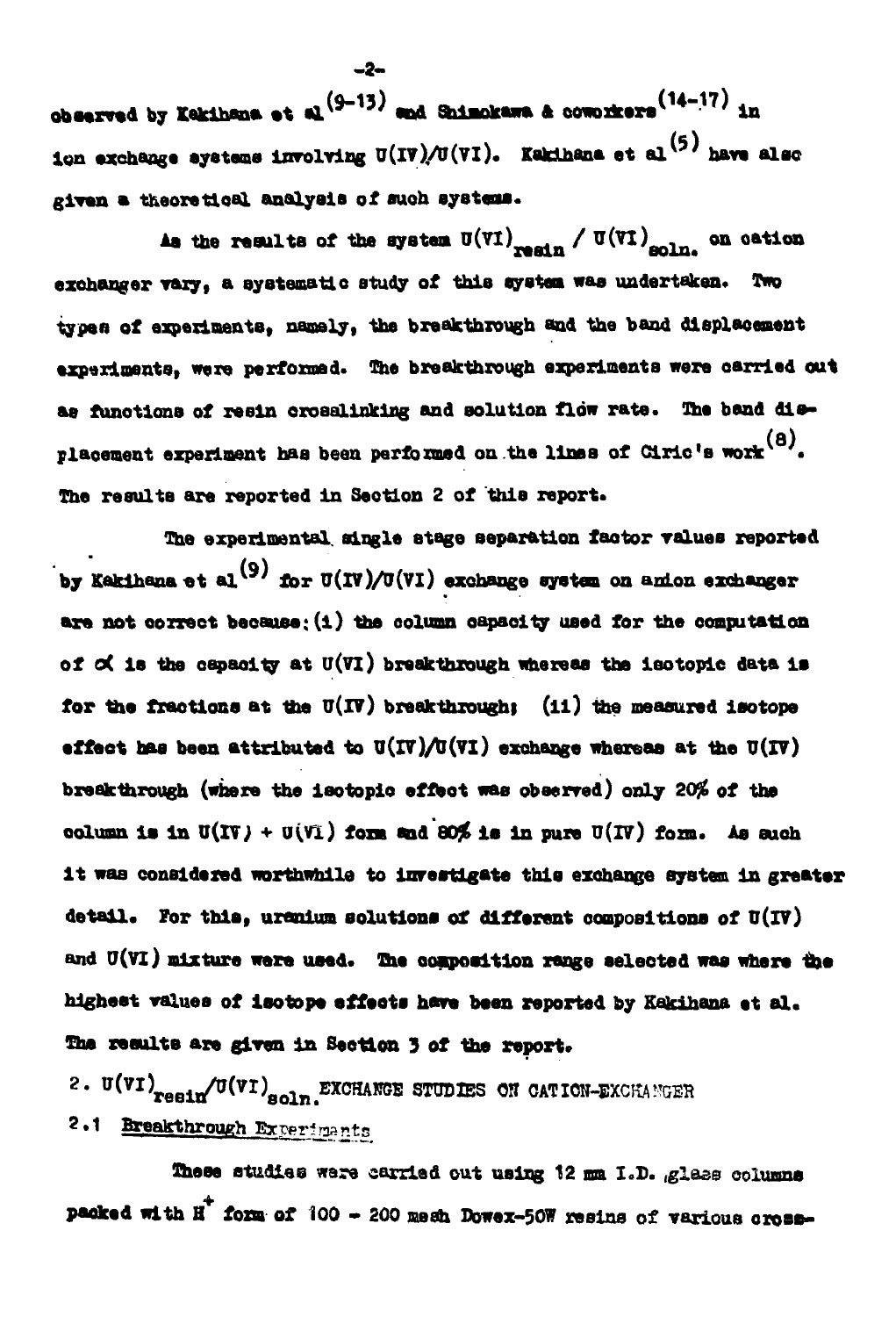linkings, using 0.5 N uranyl nitrate solution in 0.2 N HNO<sub>3</sub> at different flow rates. Chemical analysis of uranium fractions were carried out gravimetrically<sup>(18)</sup>. Sharp fronts were obtained in all the cases. Isotopic analysia was carried out mass spectrometrically. The relevant details of these experiments are given in Table I. The results show no detectable fractionation of uranium isotopes in any of the experiments.

# 2.2. Band displacement experiment

A band displacement experiment was carried out. For this 12 mm I.D. glass columns packed with H form of Dowex-50WX8 (100 - 200 mesh) resin were used in cycle to displace an 8 cm uranyl band through 493 cm bed length with 0.25 N ammonium acetate (pH = 4.95) at a solution flow rate of 1.0 ml/min. The rate of band movement was  $\sim$  5 cm/hr. The isotopic exchange involved is between  $10^{-2+}$  in the reain and  $\overline{\tilde{C}}$  $0$  (acetate)<sub>z</sub> $\overline{\phantom{C}}$  in the solution phase. The rear and the front boundaries of the band remained sharp during the course of the experiment because of the following reactions at the rear and the front boundaries.

> $W_0 A_2 + 3WH_4 A_0 \implies (W_0 A_0 A_3)^+ + NH_4 + 2MH_4 R$ 2 HR +  $(100_2Aa_3)^T$  +  $NH_A^+$  =  $100_2R_2$  + 2HAc +  $NH_AAC$

The first urenium frection containing 4.24 mg of U was of 0.724  $\pm$  0.003%  $\pi^{235}$  and the last fraction of the band containing 2.34 mg U when of  $0.721 + 0.004\%$   $u^{235}$ , the  $u^{235}$  content of the feed uranium solution being 0.718 $\pm$  0.002%. This confirms that the U(VI) resin / U(VI) soln. exchange does not lead to any measurable uranium isotope effects.

3. URANIUM ISOTOPE EPPECTS IN U(IV)/U(VI) EXCHANGE ON ION EXCHANGE COLUMNS

The uranium isotope effects in  $U(IV)/U(VI)$  exchange systems on cation as wall as anion exchange columns have been reported by Kakihana and coworkers<sup>(5)</sup>. Breakthrough experiments, under a variety of conditions,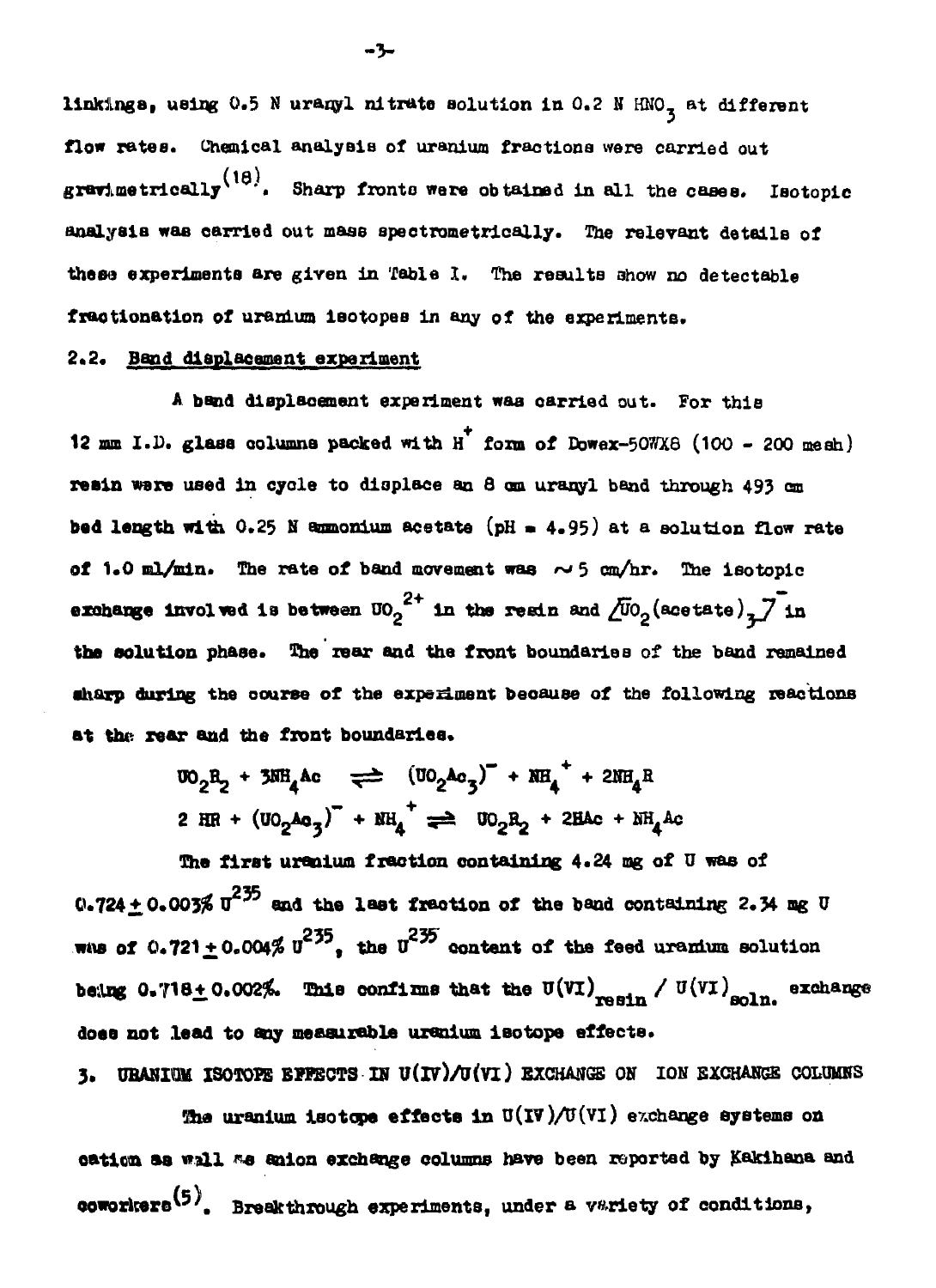**«era carried out by then\* As the beat reaulte were observed In anlon exchange ayateaa, theae experiments on anion exchangers will be diacuaaed iu detail. For these experiments uranium aolutlona, containing O(iv) and U(Vl) species In different proportions, in 8H HC1 Here used. In EM HQ all the uranium is expected to be present in the form of anionio ohlorocomplexea<sup>v</sup> , predominantly BB a species carrying two negative oharges i.e. as**  $(\mathfrak{w}_{2}\mathfrak{a}_{4})^{2}$  **or**  $(\mathfrak{w}\mathfrak{a}_{5})^{2}$  **rather than**  $(\mathfrak{w}_{2}\mathfrak{a}_{5})$  **and**  $(\mathfrak{w}\mathfrak{a}_{5})$ **. In the rest of this report the aymbols U(Vl) or O(iv) would be used to represent such anionic species. A brief aocount of the theory of isotope effeota in such experiments 1B given followed by a discussion of theae experiments as ion exchange systems. The experimental results are also examined from the point of view of isotope effects.**

#### **3.1. Theoretical**

The theoretical analysis of uranium isotope effects in  $U(IV)/U(VI)$ **(5) exchange systems on ion exohange columns was carried out by Kakihana et al <sup>v</sup> '. According to this treatment, fundamental equation for the separation factor** for  $^{235}$ U and  $^{238}$ U isotopes is given as

 $\ln 8^5_8 = \ln(1 + \Delta t) - \ln (1 + \Delta c) + \ln (1 + \Delta \overline{c})$  ... (1) where  $S_A^5$  is the separation factor,  $\Delta t$  is an isotope effect caused by an **where Sg is the separation factor, A t is an isotope effect caused by an isotope exchange of a certain chemical apecies between two phases; and and 5 c are Isotope effects caused' by the ahemical reactions in the first and second phase, respectively. Considering the specific case of O(IV) and u(vi) solutions in hydrochloric acid in equilibrium with anlon exchange resins, the above equation led to the following expression'for the isotope effeot:**  $\ln 8^2 = \ln 8^1$   $\sqrt{1} + x(k_0 - 1) - 7 + \ln(1 + \frac{\pi}{6}) = -1$  (2) **where x and x are the mole fractions of u(iv) speoies in the two phases**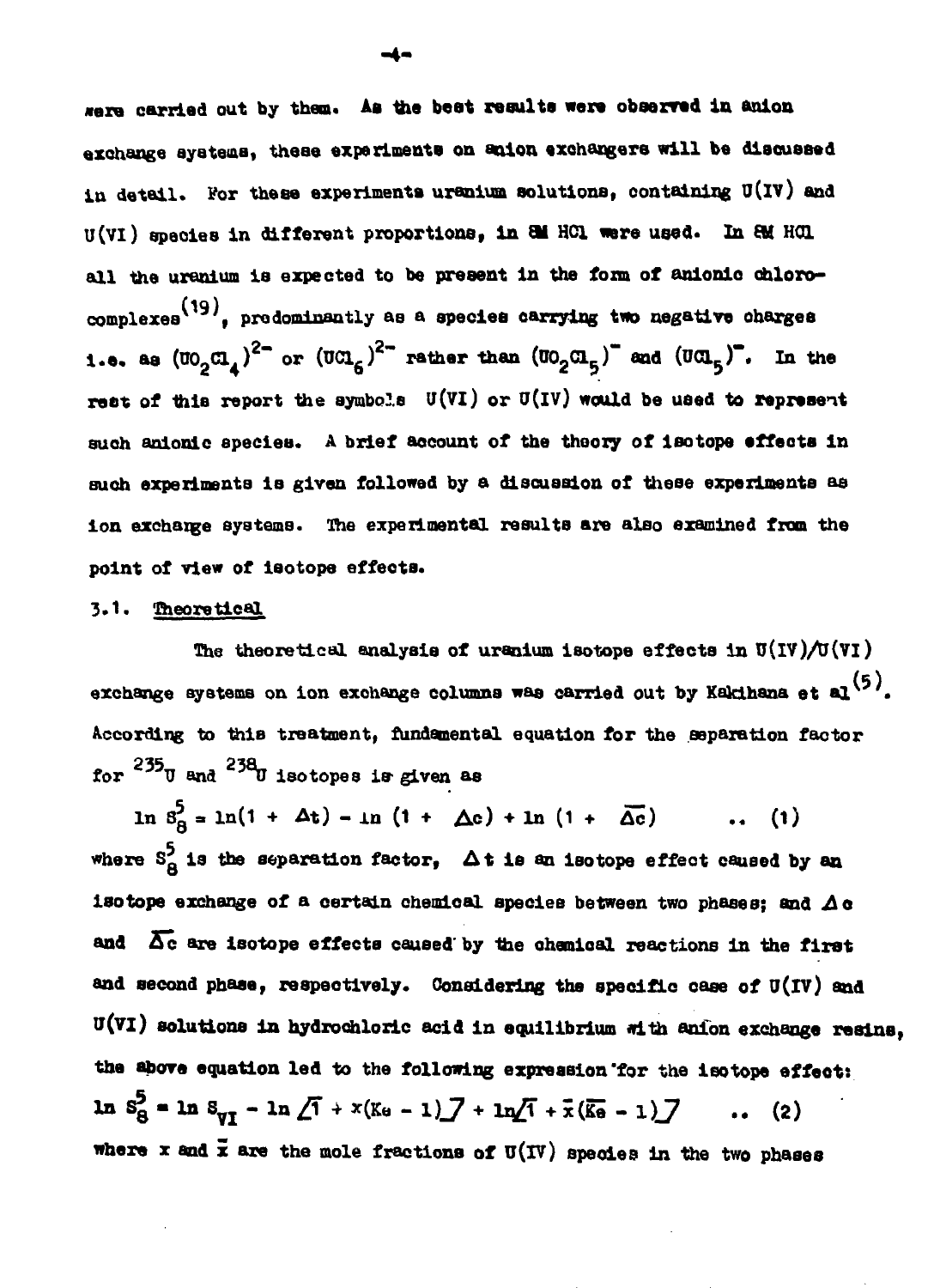(bar now specifically represents the exchanger phase),  $S_{VI}$  (or  $S_{IV}$ ) is the separation factor with  $U(VI)$  (or  $U(IV)$  ) species only, and Ke and Ke are the isotopic equilibrium coefficients for the electron exchange reaction in solution and exchanger phase, respectively, i.e.,

$$
^{238}U(IV) + ^{235}U(VI) \xrightarrow{Ke} ^{235}U(IV) + ^{238}U(VI)
$$

and

$$
\overline{K} = K \bullet \left( \frac{S_{IV}}{S_{VI}} \right)
$$

## **3.2., Anion exchange behaviour of**  $U(IV)$  **and**  $U(VI)$  **species on anion exchange**  $\frac{1}{2}$

The selectivity behaviour of the strong base anion exchangers with reference to  $U(V)$  or  $U(VI)$  under the experimental conditions used in the isotops effect experiments, shows that U(VI) is the preferred anion  $^{(19)}$ . At any specific composition of  $U(IV)$  and  $U(VI)$  in the feed solution used for the breakthrough experiment, the resin phase in equilibrium with the feed contains a much larger amount of  $U(VI)$ , e.g. with  $20\frac{2}{\pi}U(VI)$  in feed, resin phase contains  $75\%$  U(VI). At the start of the breakthrough experiment,  $U(VI)$  along with some  $U(IV)$  is absorbed by the exchanger i.e. feed solution is stripped off the U(VI) component, which is absorbed by the resin and displaces some  $U(IV)$  species. Eventually, only  $U(IV)$  species remain in the solution and form a  $U(V)$  band in the front. Thus two separate bands are formed in the resin - rear band (first band) consists of  $U(VI)$  (as major component) and U(IV) (as minor component) and remains in chemical equilibrium with the feed solution: front band (second band) consists of cnly  $D(TV)$ species. which equilibrates with the U(IV) solution (which is formed from the feed solution because of preferential sorption of  $U(VI)$  species). Hence the effluent samples at the uranium breakthrough from the column, consist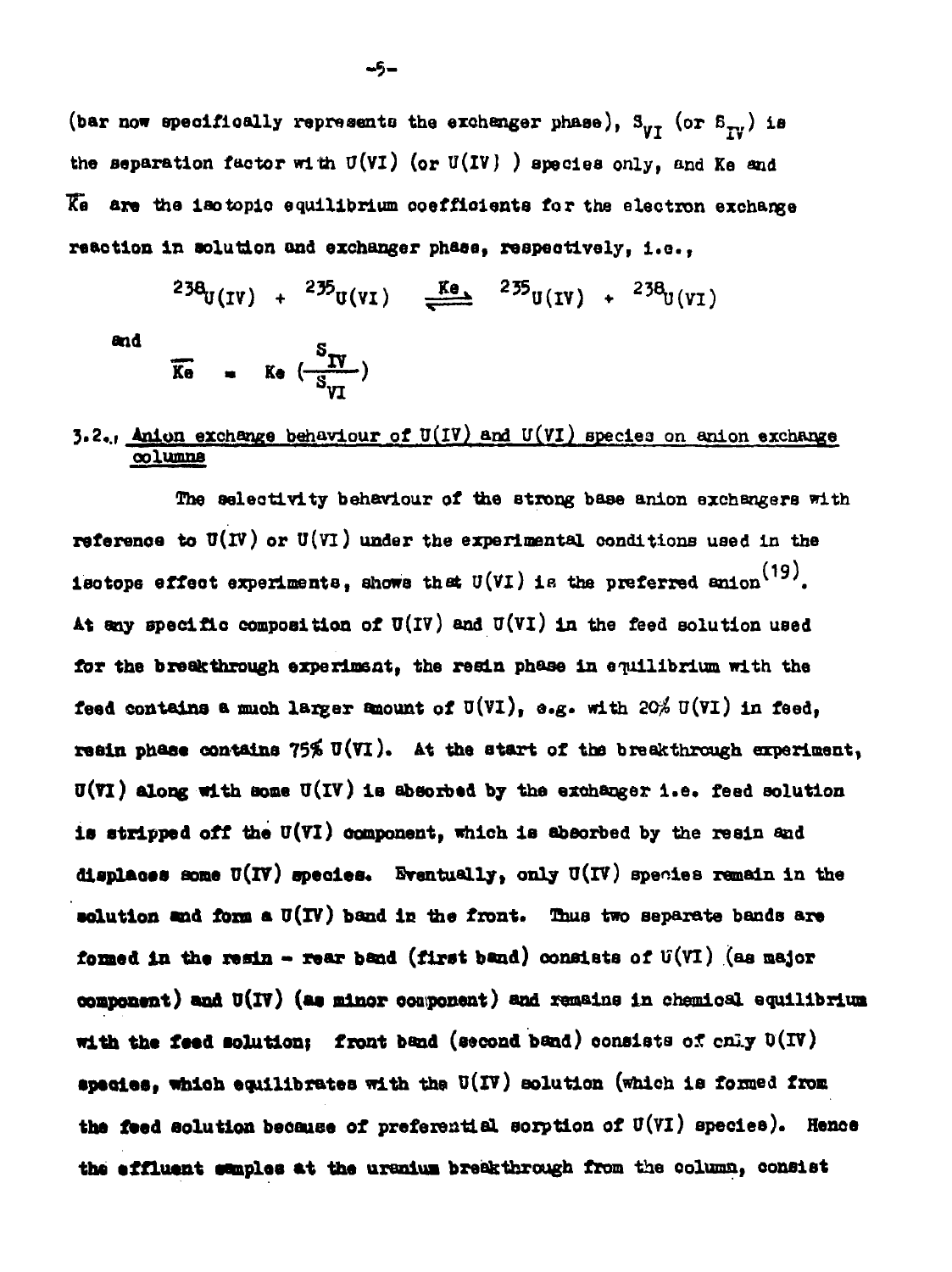**of pure U(IV) species. Aa the experiment la continued further, first band continues to grow at the expense of the second bond and eventually** the whole column is converted to the composite  $\sqrt{U}(VI) + U(IV)$  band and **the second band of pure U(iv) disappears. At thla stage U(vi) breaka through the column.**

## **1.-?, laotope effects in /U(Vl) + »(IV) 7 breakthrough experiments on onion exchange columns - a dloeuaalon of Japanese work**

Kakihana et al<sup>(9)</sup> in their breakthrough experiments (described **above), analysed the effluent samples at U(lv) breakthrough for their iaotopic content. At that stage, upper part of the column has been converted** to  $U(VI)$  +  $U(V)$  (first band), in chemical equilibrium with the feed solution **and the lower part of the column is in U(iv) form in equilibrium with the effluent. From the 1 so topic content of these samples, the single stage factor for the process was computed by material balanoe equation, using the available information regarding the uranium capacity of the column. This single stage factor was attributed to 0(Vl)/0(lV) exchange, i.e. , this waa taken as the value of**  $S^2_{\mathbf{R}'}$ **, defined in equation (2<sup>)</sup>** 

**This interpretation and the value of the separation factor are in error. From an analysis of their data, it seems that the value of the uranium capacity of the column used by then, is the capacity at the U(vi) breakthrough (when the column is in equilibrium with the feed solution} and** not the capacity at U(IV) breakthrough. The latter column capacity is **usually mailer, as Is shown by our data also (see later)\* AB the isotopio** analysis of the samples was carried out at U(IV) breakthrough, the uranium **capacity at U(lV) breakthrough should have been used for the computation** of  $\alpha$  . (Some of their  $\alpha$  values have been recalculated op this basis and are reported later.) However, their assignment of this od value to the

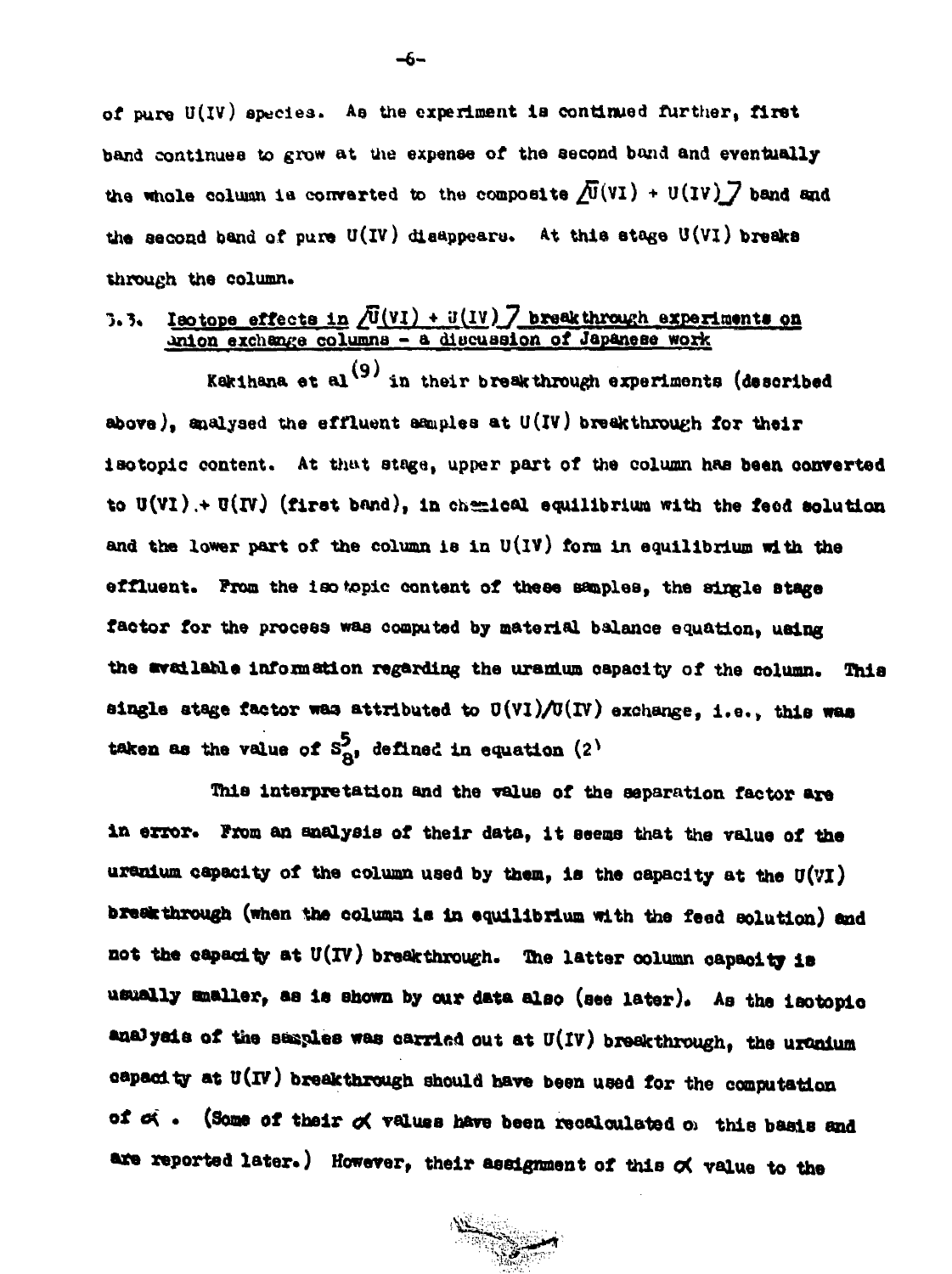$\mathfrak{L}^5_{\mathbf{B}^1}$  is nore questionable.  $3^5_{\mathbf{B}}$  is defined as the single stage factor for **O(Vl) - U(lV) exchange on anion exchangers. Ae haa been pointed out above,** at the U(IV) breakthrough (when the iaotopic analysis was carried out) **only a amall part of the column is in the composite**  $U(VI) + U(IV)$  **form. whioh la at least in ohoroical equilibrium with the feed solution. (The question of isotopic equilibrium in that section of the column will be dlsoufteed later), The isotope effeota arising in that section of the column should lead to**  $s_A^5$ **.** On the other hand, at  $U(IV)$  breakthrough, when the major part of the column is in  $U(IV)$  form,  $U(IV)$ <sub>mode</sub> /  $U(IV)$ <sub>=23m</sub> **exchange should make a substantial contribution to the observed isotope effects, as the single stage factor for 1hla exchange systems 1B quite appreciable. Therefore, the Interpretation of observed isotope effects at**  $U(IV)$  breakthrough in terms of  $S_{\mathbf{A}^*}^5$  as done by Kakihana et al, is wrong. **Their further analysis of**  $S^5_A$  **values, at various**  $U(V)$ **,**  $U(VI)$  **feed composi**tions in terms of Ke, is obviously not valid.

From the above analysis, it is obvious that a clear understanding of  $U(IV) + U(VI)$  breakthrough experiments on anion exchangers, is needed **before one can disouse the magnitude of the single stage separation factor, 81 and the laotoplo equilibrium oonetant for me electron exchange reaction, Ke« Before disousslng theee questions, a brief account of our experimental work is first given.** 

#### **S«4.. Haw experiaental resulta**

**Eakihana and comorkers<sup>(9)</sup>** had confined their experiments on **Kaklhana and oowoikers\* ' had confined their experiments on U(IV)/U(VI) exchange on anion exchangers to uranium feed solutions containing**<br>up to 78% U(IV). Accordingly, we have carried out detailed investigations **up** *to* **78jt O(IV). Accordingly, we have carried out detailed investigations on these exchange systems, containing ooze than 75\$ V(iv) in the feed**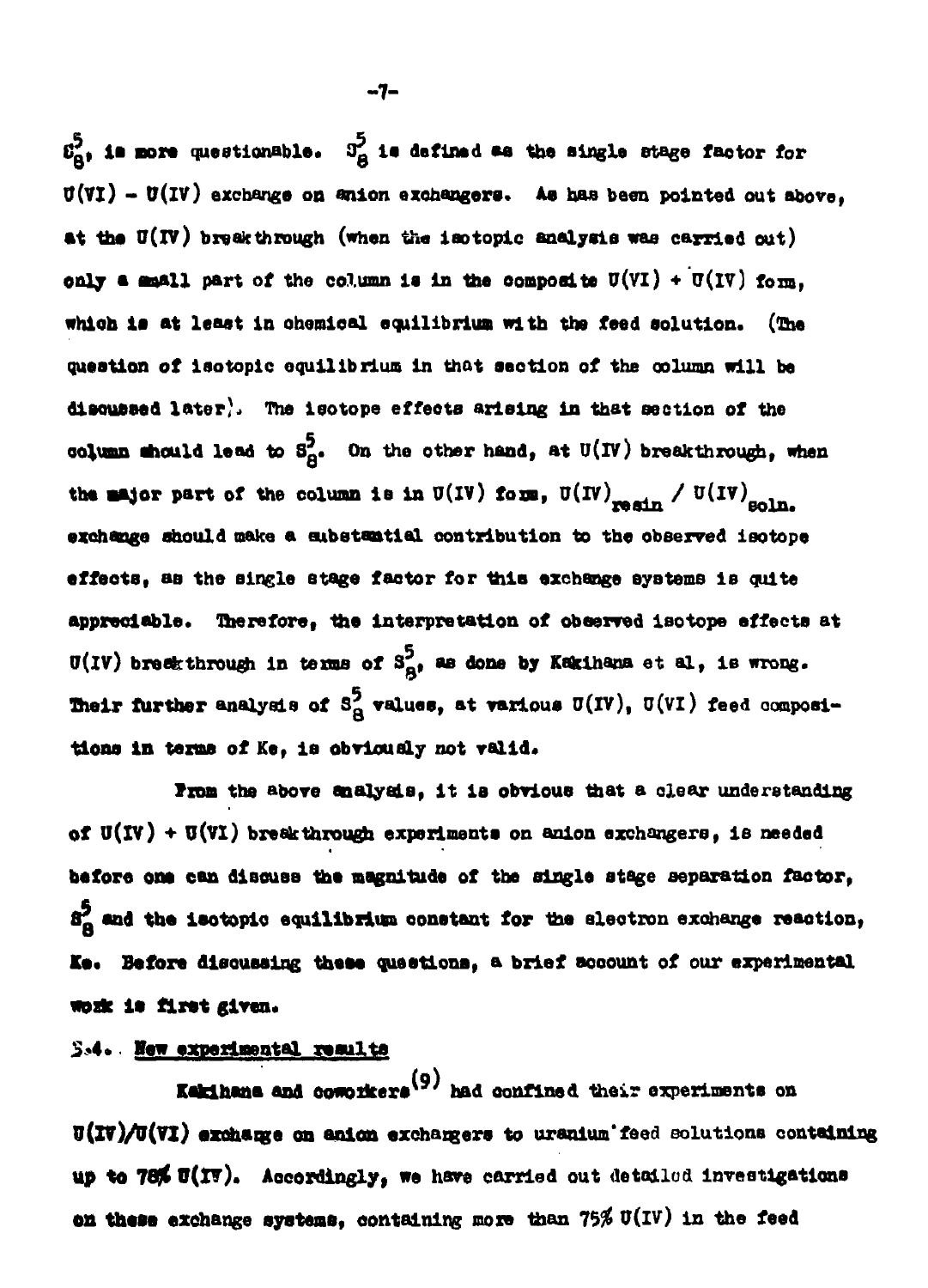solution. The break through experiments were carried out on anion exchange **columns (12 on I.D. and 120 cm realn bed height), containing d" torn of** Dowex  $1x6$  (100-200 meah). The feed solutions of varying  $U(IV)$  and  $U(VI)$ compositions, total uranium content being 0.1 M, in 8M HCl were used. **Stook 0(17) and U(Vl) aolutlona for thie purpose were prepared as followa.** Stock U(IV) solutions were prepared by dissolving uranium metal in HCL and **were kept in a nitrogen atmosphere, in the dark** (20). U(VI) stock solutions **were prepared by oxidising U(1V) solution with HgOg. The anlon exchange columns were £Lrat conditioned with** *QA* **HC1 and then the feed solution waa** passed at a flow rate of  $\sim 0.25$  ml/min. Two aharp bands were observed **the flrat being the yellow coloured mixed U(iv) - U(vi) band and the second** one the green coloured  $U(IV)$  band. At the uranium  $\sqrt{U}(IV)$  breakthrough, the **effluent aaaplea ware collected for chemical and laotoplc analysis, the experiment waa continued til l the column waa completely converted Into the Qoaposite,**  $U(IV) + U(VI)$ **, yellow coloured band and**  $U(VI)$  **appeared in the effluent uranium solution. Samplee were eolleoted for analyala at this point also. The uranium absorbed in the column was eluted by 0.1 U Hd.** The eluted solution was analysed for total uranium content and its U(IV), **O(Vl) oompoeltlon.**

**She ohemical analyala of tbe uranium (l?) aolutlona waa oarrled** out volumetrically<sup>(21)</sup>, using standard dichromate solution. The total **uranlua and U(vi) oontenta were eatlmatad by first reducing the U(Vl) la a** Jones reductor column and then titrating it as U(IV). Isotopic analysis of **the uranlua fractions waa oarrled out mass epeotrometrioally.**

**3ne alngle stage factors were computed from the data by material balance, using the urbuum column capacity at U(IV) brugg through. The relevant** data for the various experiments is summarieed in Table . I. The data of

 $A$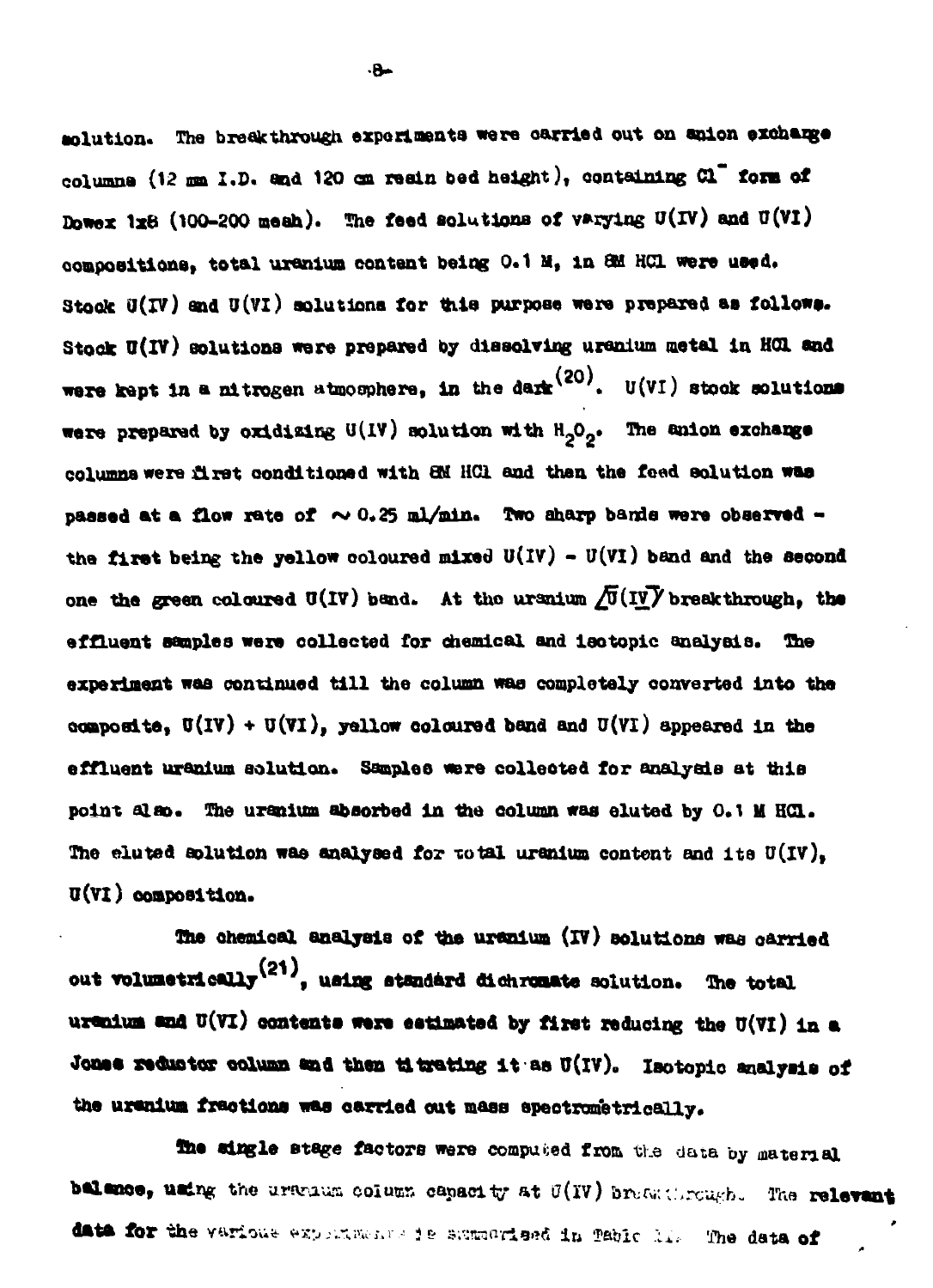Kakihana and coworkers on similar experiments was re-cycluated, using the column capacity at  $U(\mathbf{IV})$  breakthrough and is included in the same table.

The data in Table II show that there is good exposurent between the procent of values and Japanese values for the pure  $J(V)$  and  $\sim$  78%  $U(N)$  systems, in spite of the different rasing used in the two studies. This agreement is not surprising as both the rading are strong base anion schangers with nearly the same degree of crosslinking. From the combined dasa in Table II one can see that the observed separation factor has the maximum value (0.9980) at about 78% U(IV) in the feed solution. This value of  $\alpha_{\text{obs}}$  is larger than  $S_{\text{yy}}$  or  $S_{\text{yy}}$ . As explained previously, the  $\propto$  so does not refer to U(VI)/U(IV) exchange alone because of the contribution of U(IV) resin / U(IV) soln. exchange to the observed isotope effects In these brackthrough experiments. Before discussing the contribution of  $\overline{S}^2$  to  $\alpha'_{\text{obs}}$ , the veriations in  $S^5_8$  with resin or solution phase composition will be examined.

# 19. Provium jactope effects in U(VI)/U(IV) exchange reactions in 8 M HCl

Recently a detailed study of the selectivity of a strong base anion exchanger, Lowex ix8, towards the U(IV) and U(VI) species in 8 M HCl had been carried out in these laboratories<sup>(19)</sup>. The exchange isotherm for  $U(T)/U(T)$  exchange resolution on this resin was computed from the data on termary exchange system  $U(VI) - U(IV) - U$  and is given in Fig. 1. As this resin is very similar to Dower 2x10, x, T values from Fig. 1 have been combined with  $E_{\text{TV}}$ ,  $E_{\text{V}}$  values in Table II to compute  $S^5_{\mathcal{B}}$  by equation 2 for various share the winds of Ki, for the whole range of n volues from 6 well. The results out , builed in Fig. 2. Thus possible of the weight of the 19 map a maximus and the low of  $\beta \sim 0.690$ . The collect megative and  $\beta$  at course,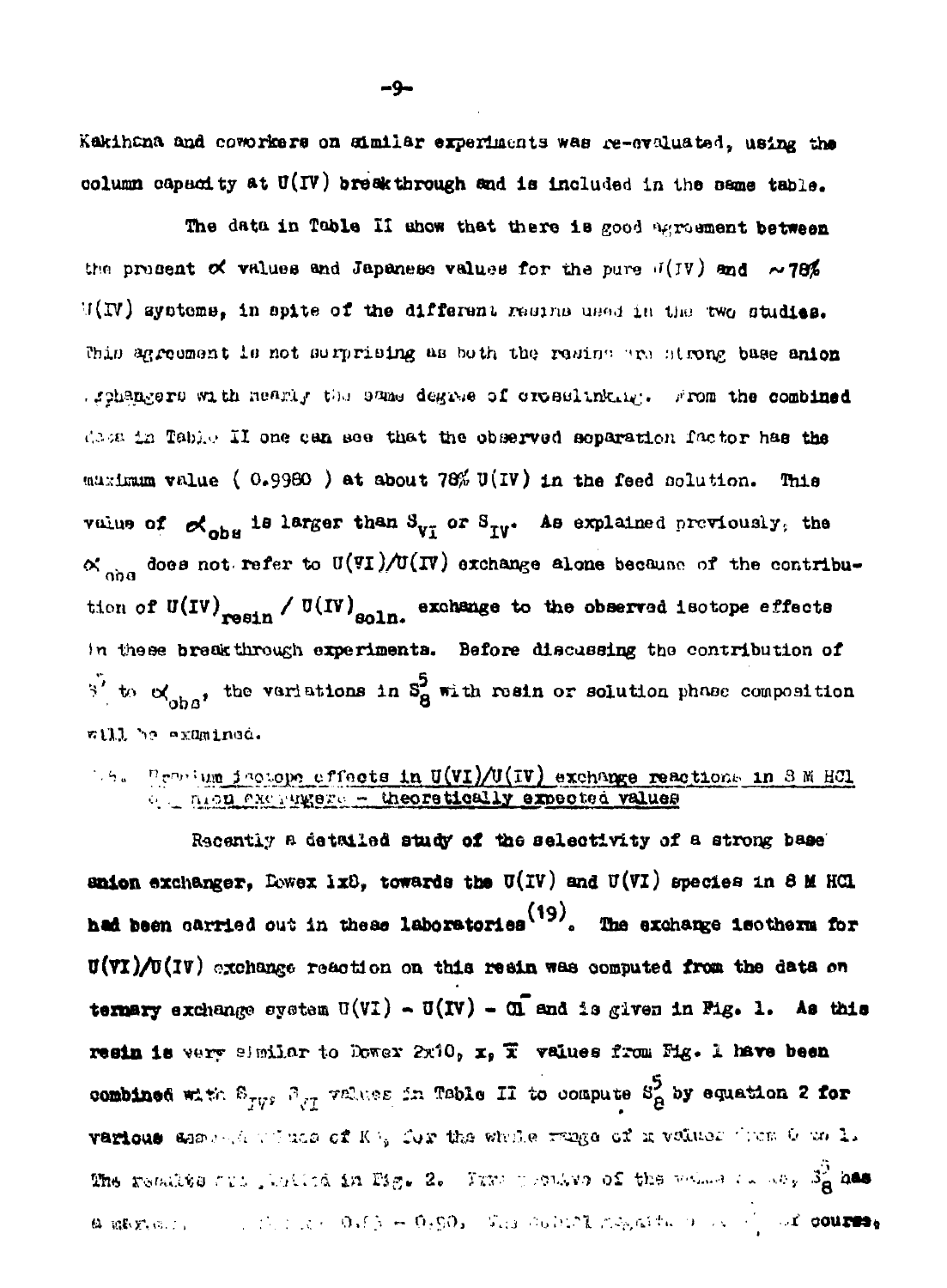will depend upon the value of Ke. The actual value of S<sub>A</sub><sup>5</sup> is not known, **aa oC w does not correspond to 3\* (see above). Kakihana et al erroneously oba °** took it to be so. Hence, their value of Ke, obtained by comparing  $\alpha$  obs with the computed values of S<sub>A</sub> (equation 2), is not valid.

# **3,6, Ae Interpretation of U(iv) •»• U(Yl) breakt<sup>t</sup> \*T')"rr<sup>h</sup> experiments**

**from the conclusions in the previous section, it ia clear that** the maximum contribution of  $S_A^5$  to  $\alpha'_{\alpha b}$  should be at a solution composition of 85 - 90% U(IV). The data in Table II **\*\*\*** consistent with this expectation. The contribution of  $S_A^5$  to  $\alpha'_{\text{abs}}$  can come via the composite **0(vi) • O(IV) band (Band I). If in this band aU the speoiea In solution and resin phases are in isotopio equilibrium, one should expeot the maxLoum** isotope effects at U(VI) breakthrough. To verify this, the effluent samples at U(VI) breakthrough in experiment 3 (Table II) were analysed isotopically. **There were indications of slight enrichment In a/few samples but the effect wae very onall. Barring**  *oai* **aooiple which snowed an isotopio composition** of 0.725 atom percent <sup>235</sup>U, all the other samples were in the range of **0.721 - 0.71B atom** *%***<sup>235</sup>U (natural composition being 0.718^). As ttie accuracy of naas-apeotrometrio analysla ia ^ 0.003 atom,ty these numbers oaunot be interpreted unambiguously as showing enrlehment. These observations indicate that the species either in the resin or, and, solution phases** are not in isotopic equilibrium. The results of the aotopic exchange **klattioa in solution phase between U(IV) and U(Vl) species in 8 M HGL have**  $\mathbf{e}$  **ahown** $\left( \mathbf{12}\right)$  that the t<sub>i</sub> under these conditions is  $\sim$  30 h $\omega$ rs. This means that in the time taken to complete these breakthrough experiments, U(IV) and U(VI) species *O.* not exchange in solution phase. All the same in  $t$  ,e **feed** solution  $U(T)$  was  $U(T)$  apocies must be in isotopic coullibrium, i.e., 235<sub>U</sub> contant of  $U(IV)$  species must he greator by a factor Ke compared to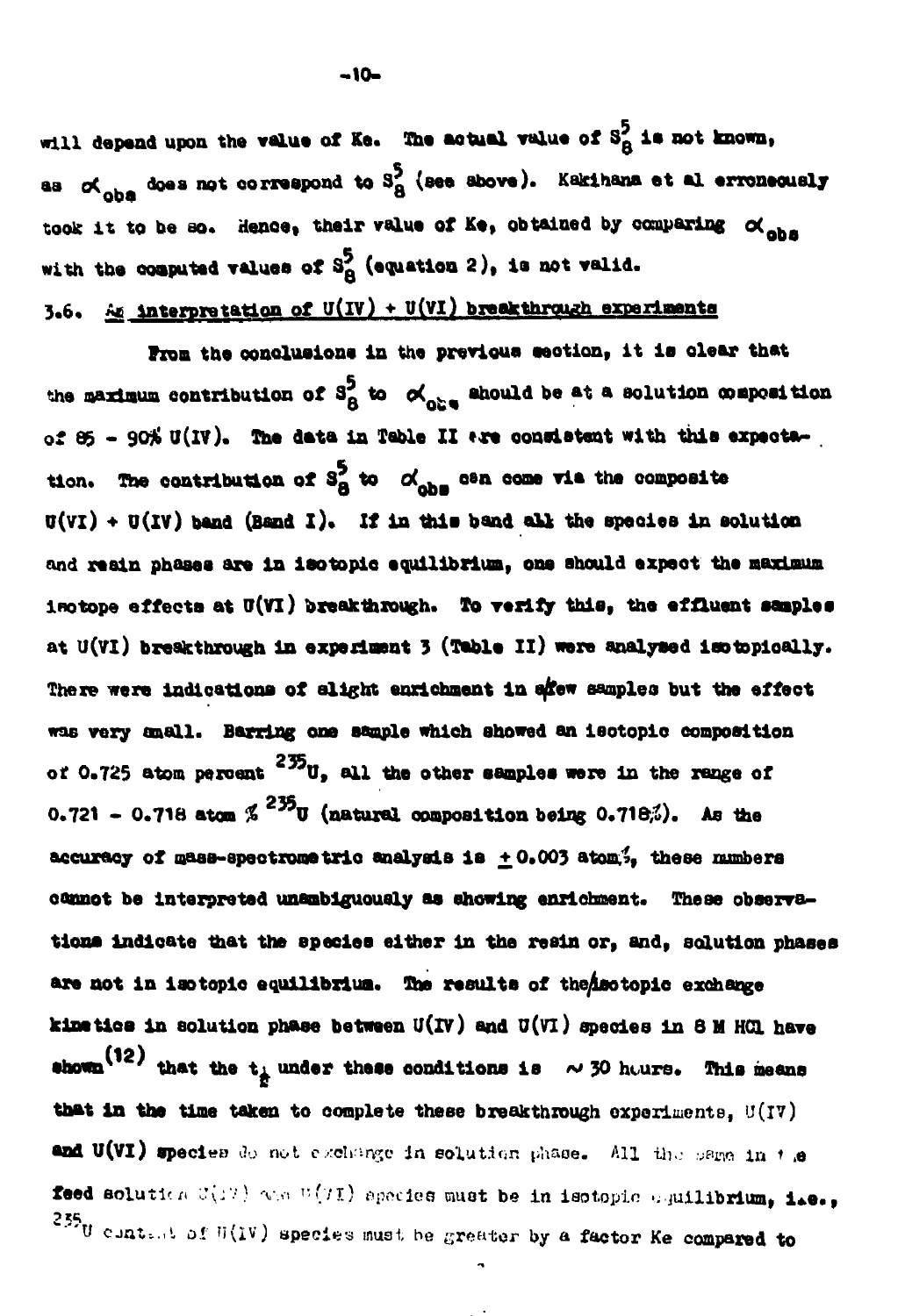$235$ **0 in U(VI).** Also it is possible that U(IV) - U(VI) exchange in the **reain phnae is faster and contributes to the laotope effect via the following achemet**



**Aa the feed solution goes down the column iso topic composition of O(Vl) species in the reain and solution phases remain the same as**  $S_{VI}$  **is close to unity. Iaotopic composition of U(IV) species in resin and solution changes through**  $S_{\tau v}$  **and perhaps**  $\overline{K}e$ **.** Effectively  $U(V)$  species in the solution phase **become increasingly richer in**  $^{235}$ **U** as compared to its isotopic content in **the feed. At the start of the experiment these enriched U(iv) species are adsorbed on the column as**  $U(IV)$  **band - in front of the composite**  $U(VI) + U(IV)$ **band. Subsequent volumes of the feed solution, after equilibration with the oompoeite band, reach the U(lV) band. Part of the enriched U(iv) species are displaced by the U(VI) species. These displaced**  $U(IV)$  **species and the U(IV) ia the solution phase, then reach the boundary (which travels down as the experiment progresses) of Band I and Band II, and effectively act aa the feed for the U(IV)** resin / U(IV) soln. exchange in Band II and go down the **oolunn as in a simple O(lV) breakthrough experiment. In other wordsv these**  $U(VI) - U(IV)$  breakthrough experiments can be, in part, considered as  $U(IV)$ **breakthrough experiments carried out with enriched feed solutions. The overall separation observed at u(iv) front, then depends upon the effective enrichment in**  $U(U)$  species at  $U(U)$  front, which in turn is governed by the **U(¥l) - II(IV) composition of the feed solution and the effective contribution from the isotopic**  $U(VI) - U(IV)$  **exchange processes in resin phase (see above).**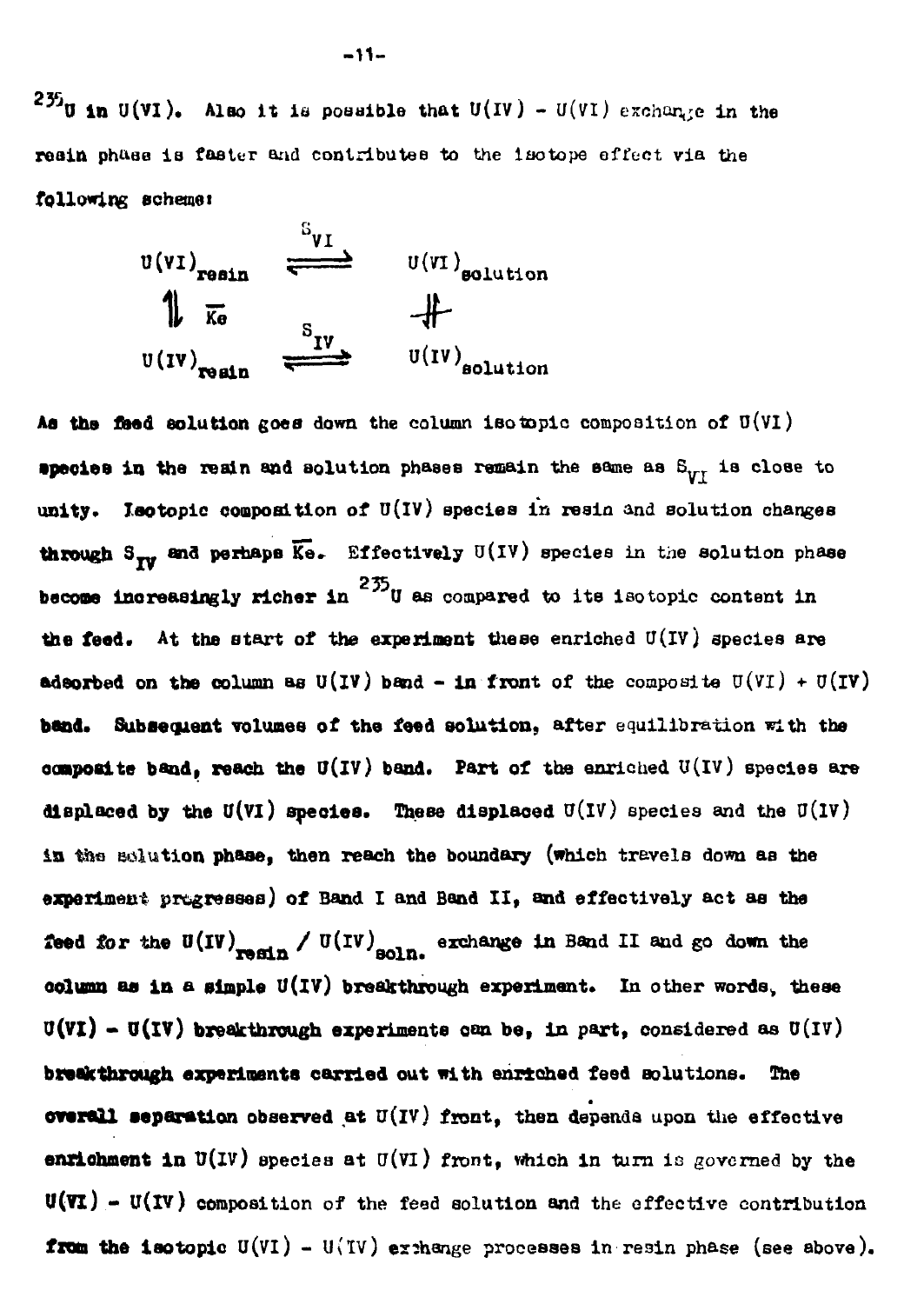Therefore,  $\mathcal{A}_{\text{obs}}$  can not be interpreted in terms of  $S_A^{\bar{5}}$ . Actually one can not get any information regarding the value of S<sub>A</sub>. from these experiments except that its value is much larger than  $S_{yy}$  or  $S_{yT}$  and contributes to the observed isotope effect at U(IV) front. The main hardle in the determination of  $3^2$  or its more direct utilisation for enrichment purposes is still the elow rate of the U(IV) - U(VI) exchange processes in the solution phase. However, a recent study  $(22)$  on the kinetics of isotopic exchange in  $\sigma(IV)$  -  $\sigma(VI)$  in some other systems have reported very encouraging results. At present, we are looking into these systems from the point of view of isotope effecta.

#### **ACKNOWLEDGEMES**

The authors wish to express their sincere thanks to Dr M.D. Karkhanavala, Head, Chemistry Division for his interest and encouragement during the course of this investigation. The help of Radiochemistry Division. Bhabha Atomic Research Centre in carrying out the mass spectrumetric analysis of the urenium samples is gratefully acknowledged.

#### **REFERENCES**

- D.A. Lee and G.M. Begun, J.Am.Chem.Soc., 81, 2332 (1959). ٦.
- 2. R.H. Betts, W.E. Harris and M.D. Stevenson, Canadian J.Chem., 34, 65 (1956).
- F.H. Spedding, J.Chim.Phys., 89 (1963). 3.
- 4. T. Kansaki and H. Kakihana, Bull. Chem. Soc., Japan, 44, 305 (1971).
- 5. H. Kakihana, T. Hoshino, H. Sato, K. Gonda, Y. Mori, K. Kurisu, T. Kensaki, J. Shimohawa, G. Mishio, H. Goto, S. Cazaki, A. Sato and M. Kishimoto, Proc. of the III International Cenf. on Peaceful Uses of Atomic Energy, Geneva 1964, Vol. 12, p.342 (1966).

 $\tilde{e}^{(1)}$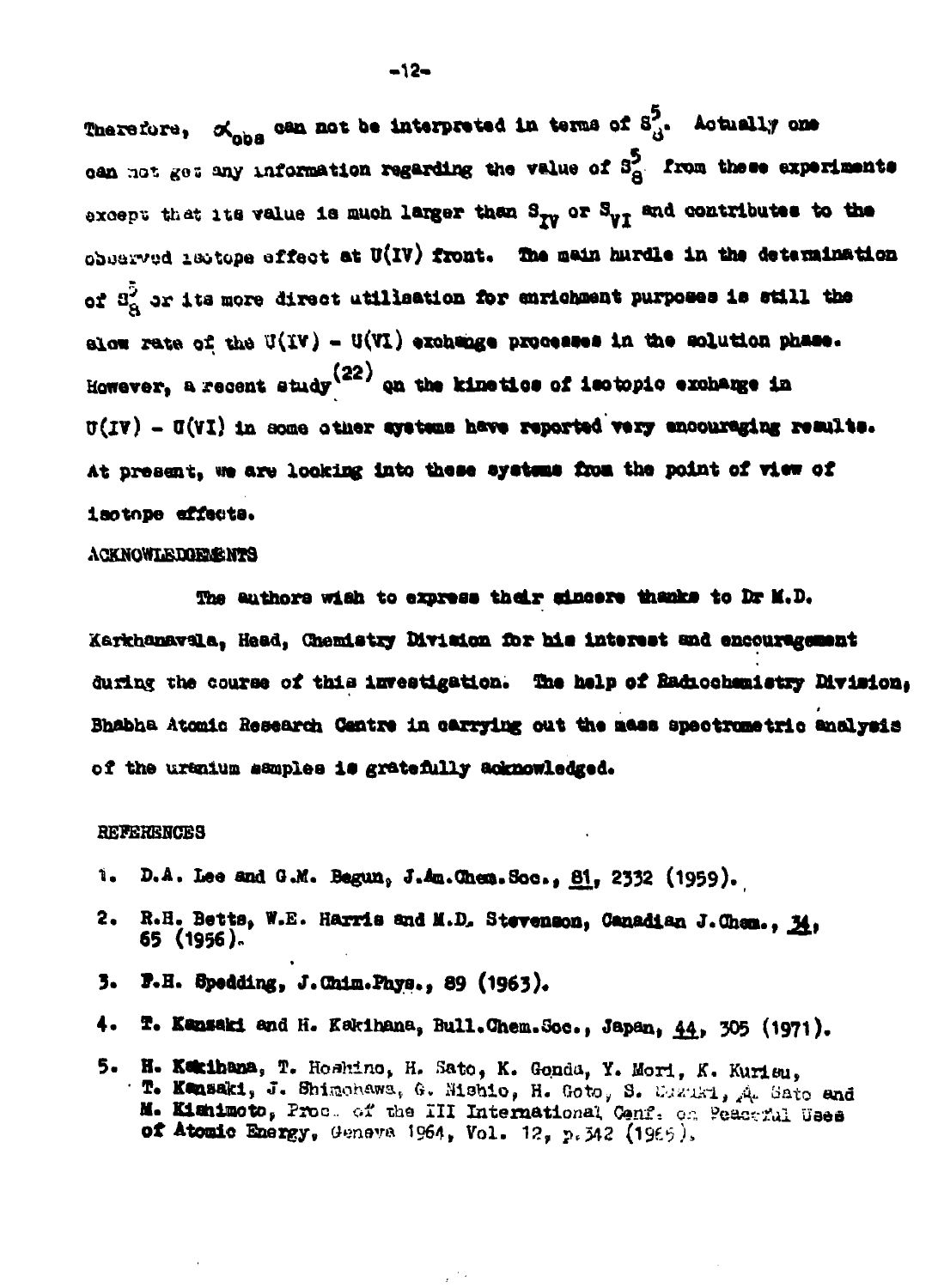- 6. A.C. Rutanberg and J.S. Drury, J.Inorg.Mucl.Cham., 31, 2289 (1969).
- F.H. Spedding, J.E. Powell, H.J. Svec, J.L. Evans and R.E. Hartington. USAEC Report ISC-475 (Dacl. 1958).
- 8. M. Ciric, Emergie Nucle'airs 10, 376 (1968).
- 9. H. Kakihana, K. Gonda, H. Sato and Y. Mori, J. Atomic Energy Soc., Japan 5. 990 (1963).
- 10. H. Kakihana, Y. Mori, H. Sato and T. Kansaki, J.Atomic Energy Soc.. Japan, 4, 857 (1962).
- 11. K. Gonda. N. Kawashima and H. Kakihana, J.Atomic Emergy Soc., Japan.  $9.376(1967)$ .
- 12. H. Kakihana, H. Tomiyasu and K. Gonda, International Atomic Energy Agency Symposium. Vienna 1965. 'Exchange Reactions', P.121.
- 13. K. Gonda, N. Kawashima and H. Kakihana, J.Nucl.Sci.Technol., 5, 179 (1968).
- 14. J. Shimokawa, G. Nishio and T. Komori, J.Mucl.Sci.Technol., 1, 51 (1964),
- J. Shimokawa and G. Nishio, J.Nucl.Sci.Technol., 1, 221 (1964).  $-15.$
- J. Shimokawa and P. Kobayashi, Isotopenpraxis, 6, 170 (1970). 16.
- J. Shizokawa, G. Nishio and F. Kobayashi, 'Recent Davelopments in Mass 17. Spectrosoopy', Ed. K. Ogata and T. Hayekawa, Univ. of Tokyo Press, 1970; p. 397.
- 18. C.J. Rodden. 'Analysis of Essential Nuclear Reactor Materials', Division of Technical Information USAEC, 1964, Chapter I, p.73.
- 19. S.K. Sarpal and A.R. Gupta (To be published).
- 20. C.J. Rodden, 'Analysis of Essential Nuclear Reactor Materials', Division of Technical Information. USAEC. 1964. Chapter I. p. 3.
- 21. C.J. Rodden, Ibid, Chapter I, p.95.
- 22. A. Ekstrom, G.E. Batley, T.M. Florence and Y.J. Farrar, J. Inorg. Mucl.Chem., 36, 2355 (1974)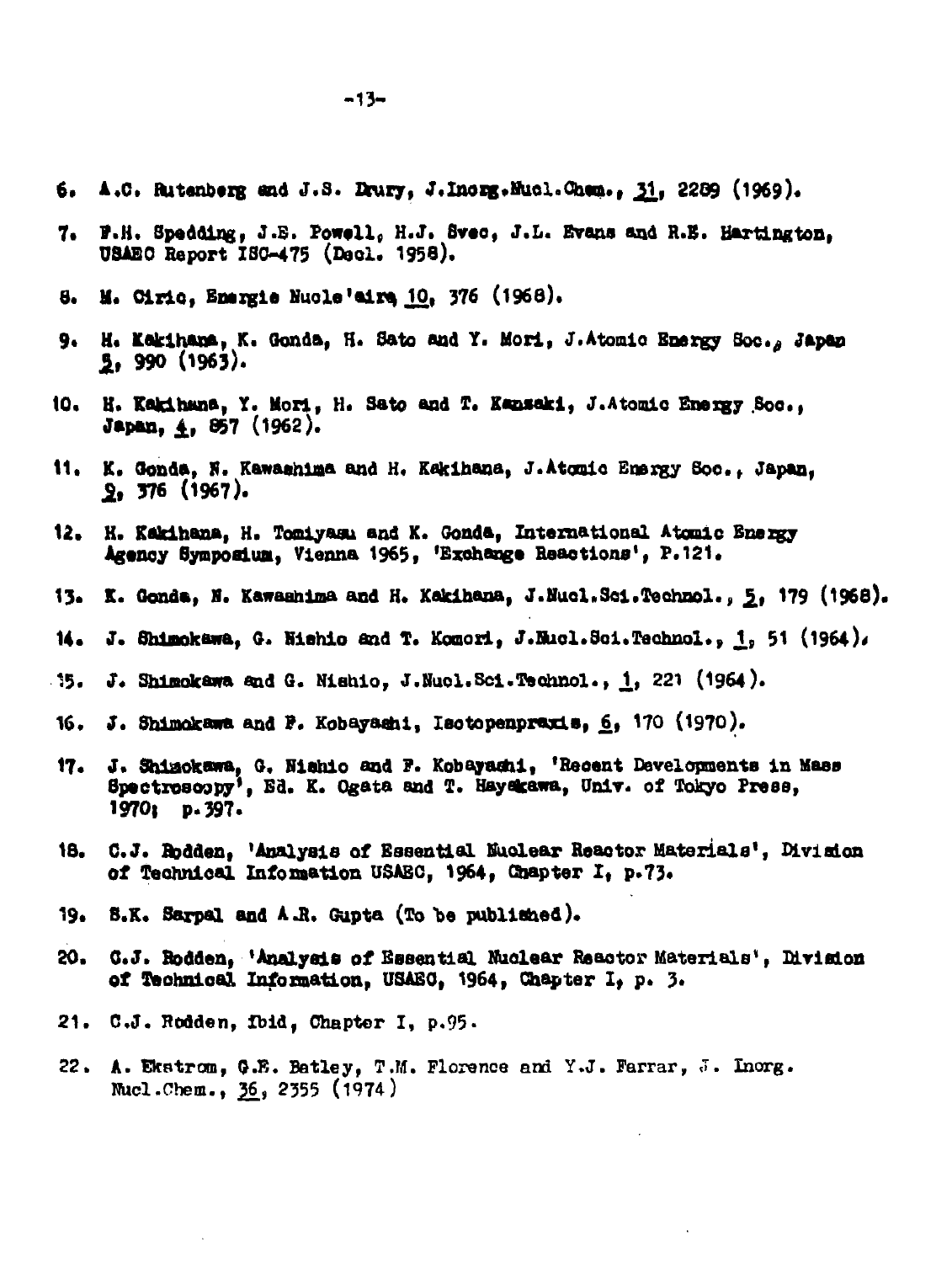### Table I

SEGUES OF THE BREAKTERGICH EXPERIENCE PIPE O.5N TAULO COMPOSES (IN O.2 M PPO ) ON DOWNE-507 RESIN COLUMN

| Expt.<br>No.   | Resin<br>$(100 - 200 \text{ mesh})$ | Col. Cap.<br>$(\text{seq. of } H^{\mathsf{T}})$ | Bed height<br>(m) | Soln. flow<br>rate<br>$(\text{nl}/\text{ml})$ | Hate of band<br><b>EOVerent</b><br>$(\alpha x)$ | <b>Fraction</b><br>Number | $\texttt{undist}$<br>of U ir.<br>the<br>frection<br>$(\mathfrak{a}_\mathcal{B})$ | 1442 content<br>$\left( \begin{array}{c} \cdot & \cdot \\ \cdot & \cdot \end{array} \right)$ |
|----------------|-------------------------------------|-------------------------------------------------|-------------------|-----------------------------------------------|-------------------------------------------------|---------------------------|----------------------------------------------------------------------------------|----------------------------------------------------------------------------------------------|
| 1              | Dower-507X4                         | 96.2                                            | 47.2              | 0.97                                          | 13.20                                           | Pirst                     | 26.8                                                                             | $0.721 + 0.004$                                                                              |
| $\mathbf{2}$   | Dowez-50WX8                         | 104.6                                           | $59 - 5$          | 1,01                                          | 11.30                                           | Pirst                     | 31.8                                                                             | $0.720 + 0.003$                                                                              |
| $\overline{3}$ | Dowex-50WX12                        | $-132.8$                                        | 40.2              | 1.01                                          | $9 - 45$                                        | Pirst                     | 65.1                                                                             | $0.721 \pm 0.003$                                                                            |
| 4              | Dowex-50WX8                         | 390.0                                           | 136.0             | 0.50                                          | 5.16                                            | Pirst                     | 17.8                                                                             | $0.721 \pm 0.003$                                                                            |
|                |                                     |                                                 |                   |                                               |                                                 | Second                    | 62.4                                                                             | $0.719 + 0.004$                                                                              |
|                |                                     |                                                 |                   |                                               |                                                 | Third                     | 95.0                                                                             | $0.720 + 0.004$                                                                              |
| 5              | Dower-50WX8                         | 334.0                                           | 115.0             | 1.03                                          | 10.70                                           | Pirst                     | 38.9                                                                             | $0.720 \pm 0.006$                                                                            |
|                |                                     |                                                 |                   |                                               |                                                 | Second                    | 196.5                                                                            | $0.718 + 0.005$                                                                              |
| 6              | Dowex-50WX8                         | 334.0                                           | 113.5             | 1.51                                          | 15.84                                           | Pirst                     | 28.3                                                                             | $0.719 + 0.002$                                                                              |
|                |                                     |                                                 |                   |                                               |                                                 | Second                    | 148.0                                                                            | $0.721 \pm 0.005$                                                                            |

 $\overline{u}^{2\overline{25}}$  content of feed uranyl nitrate solution = 0.718 + 0.002%.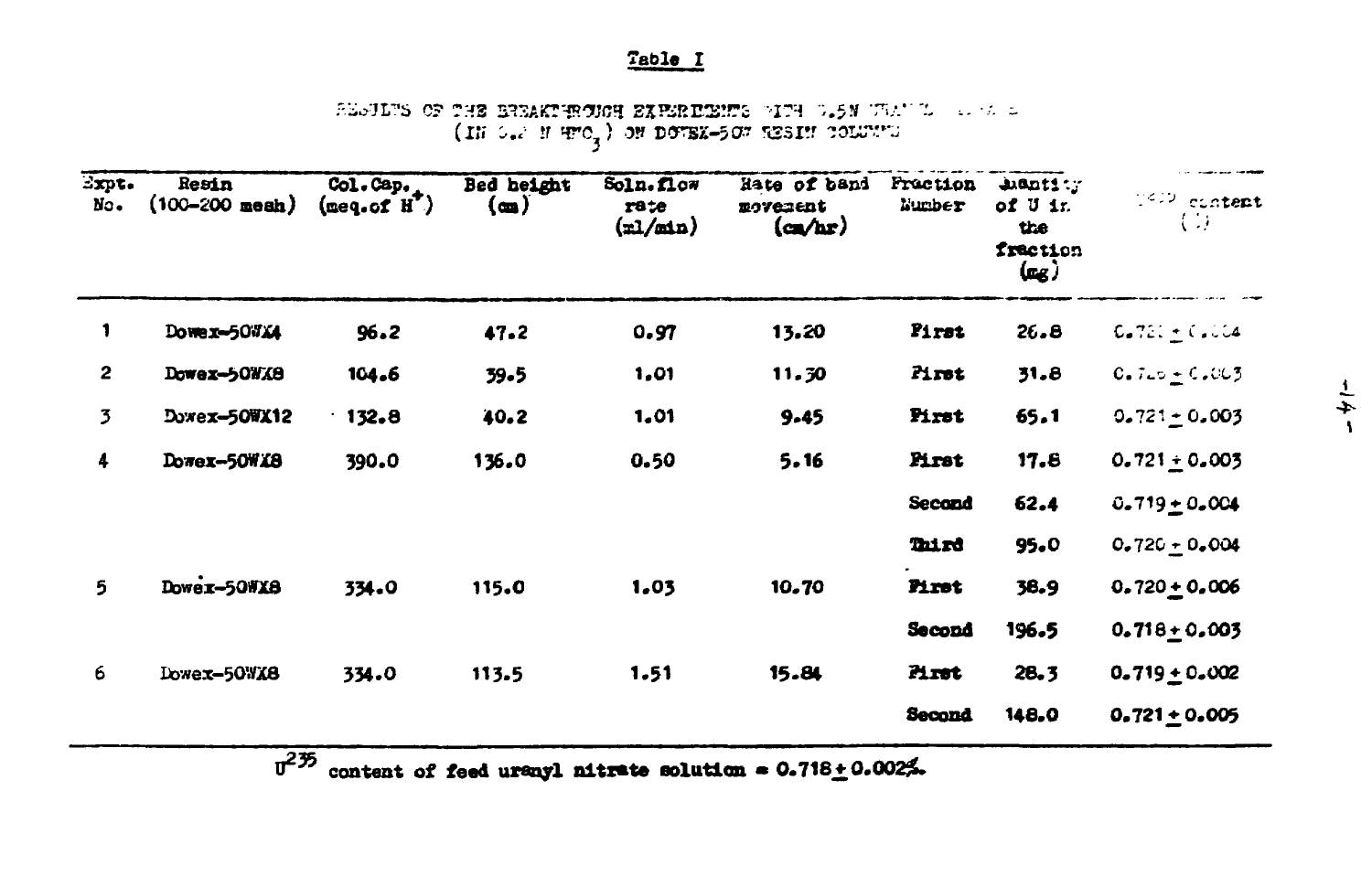#### Table II

|  |  | UPANIEM ILOTORE EFERCTS IN U(IV)/U(VI) EXCHAFGE SYSTEM IN SK HOL |  |  |
|--|--|------------------------------------------------------------------|--|--|
|  |  | ON STRONG BACE ANION EXCHANGER COLUMN                            |  |  |

| Expt.<br>No.            | U-soln.<br>cone.<br>(M) | Percentage of<br>$U(IV)$ in<br>solution | Column capacity*<br>for $U$ at $U(U)$<br>broak through<br>$(m \mod 0)$ | Percentage<br>of $U(IV)$ in<br>the compo-<br>site $U(IV)$ -<br>$U(VI)$ band | $\alpha$    |
|-------------------------|-------------------------|-----------------------------------------|------------------------------------------------------------------------|-----------------------------------------------------------------------------|-------------|
| 1                       | 0.0975                  | 100                                     | 72.45                                                                  |                                                                             | 0.9994      |
| 2                       | 0.1004                  | 93.4                                    | 76.30                                                                  | 49.8                                                                        | 0.9915      |
| $\overline{\mathbf{z}}$ | 0.101                   | 76.3                                    | 91.37                                                                  | 17.9                                                                        | 11 ولادن    |
| 4                       | 0.0904                  | 100                                     | 39.3                                                                   |                                                                             | 0.9933      |
| 5                       | 0.1021                  | 78                                      | 54.9                                                                   | 21.2                                                                        | 0.9990      |
| 6                       | 0.105                   | 63                                      | 61.1                                                                   | 9.0                                                                         | انتين و 0   |
| 7                       | 0.126                   | 38                                      | 62.1                                                                   | 6.3                                                                         | 0.99c       |
| 8                       | 0.100                   | 0                                       |                                                                        |                                                                             | ازار کرد که |

\*These capacities refer to the point upto which uranius isotopic analysis was carried out.

**Experiments 1-3 refer to this study on Dower-1X8 (100-200 mesh)**<br>column of 12 mm I.D. and 120 cm bed height at solution flow rate of<br>14.8 ml/hr. Experiments 4-8 are by Kakihana et al(9) on Dower-2A10<br>(100-200 mesh) colum Note: rate of  $16$  ml/hr.

ARG: aer 10.6.75